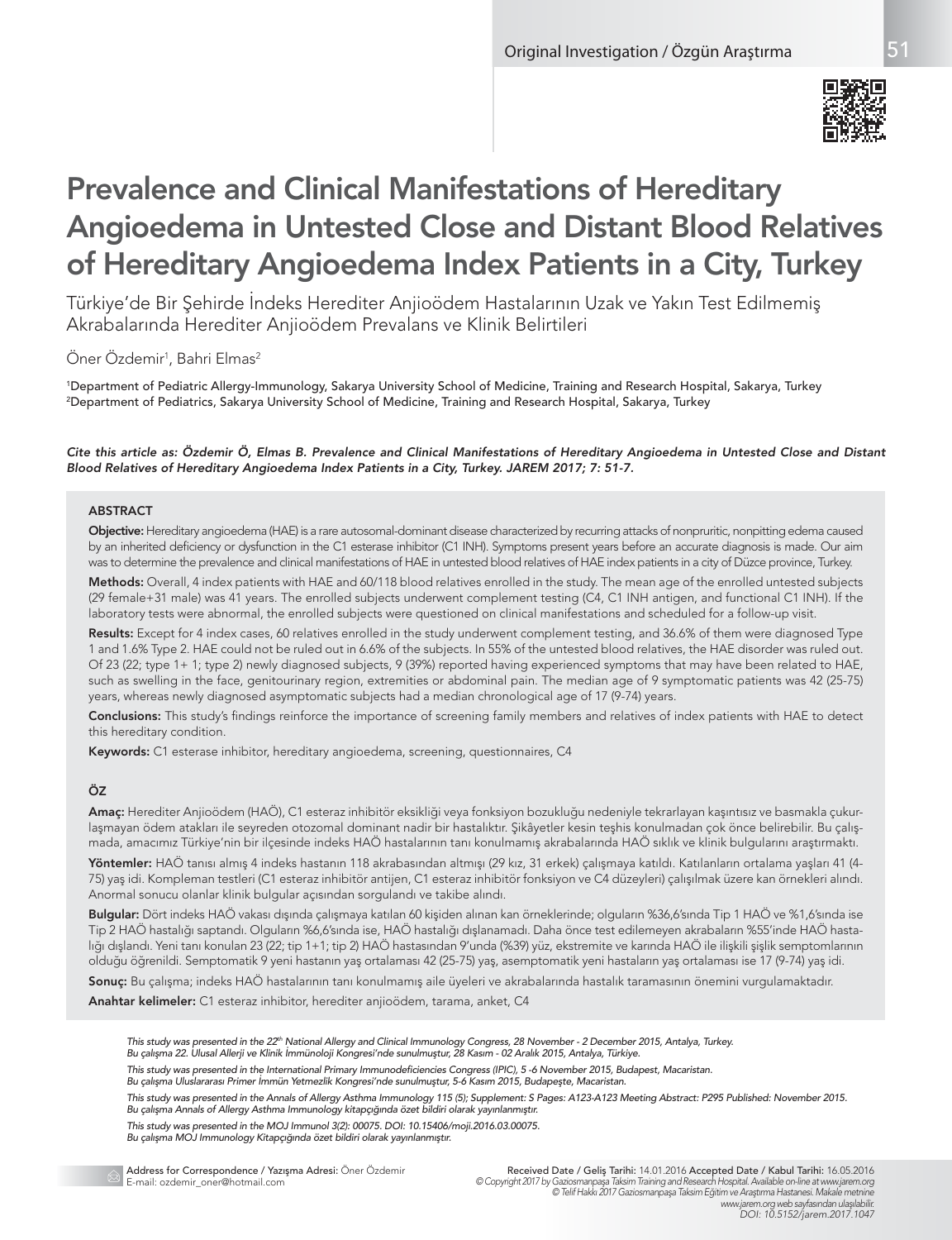#### INTRODUCTION

Hereditary angioedema (HAE) is a rare autosomal dominant disease caused by an inherited deficiency or dysfunction of the plasma protein C1 esterase inhibitor (C1 INH). It is characterized by recurring attacks of nonpruritic, nonpitting subcutaneous edema, or submucosal edema of the small/large intestines or upper/ lower airways (1). Symptoms typically present during childhood; however, the diagnosis could be delayed for a decade or more, even in developed countries (2-5). The offspring (children) of a diseased parent with a mutation of the C1 INH gene will have a 50% chance of inheriting the HAE disorder. Because of the scarcity of the disease, clinicians do not think of HAE in the first plan of their differential diagnosis (6). Additionally, despite its high probability due to familial predisposition, many family members of HAE patients are not searched for the disease. With new and effective therapeutic products, screening of family members has increasingly been given emphasis as a means to diminish the significant morbidity and mortality related to HAE (7).

#### Aim

This study was designed to determine the prevalence and occurrence of clinical manifestations of hereditary angioedema (HAE) in previously unevaluated blood relatives of known (index) patients with HAE in a few villages of a city in a province (Düzce) in Turkey.

#### **METHODS**

# Study Design

In the beginning, after this study was approved by the relevant ethics committee (number: 162 214 662/050.01.04/90), we informed the local administration about our survey and got their approval as well. Later, we reached out to the recorded 4 (index) cases diagnosed with HAE and their untested relatives. A pedigree drawing was performed for the 4 index cases diagnosed with HAE (Figure 1). In addition, through public meetings with the permission of the local administration, the patients and relatives were informed about the disease. Besides close relatives of the index cases, distant relatives of the index case were also of interest. Close and distant blood relatives that wanted to enroll in the study were identified. These patients and their relatives were first informed of the nature of the study by telephone and were

then visited. During this visit, the untested relatives were given a questionnaire (Table 1). The questionnaire was used to collect information on the demographics, screening status of blood relatives according to the HAE index patient, pregnancy, medication use, and past medical history including specific questions about swelling and symptoms that could be consistent with an angioedema attack. During the visit, permission by filling the informed consent form was obtained from all the blood relatives of the 4 index cases who agreed to enroll in the study. During this visit, after completing the questionnaire, blood samples were drawn and complement tests were performed to verify the diagnosis. If the complement testing (C4, C1 INH antigen level, and C1 INH activity) was normal in a suspected person, the diagnosis of HAE was excluded, and the results were provided to them. If the complement test results were abnormal or HAE could not be ruled out, the subjects were telephoned. They were asked the same questionnaire about the symptoms of HAE, the time of the onset of symptoms, swelling attacks, and drug use, and new complement testing was planned. In addition, through correspondence with the local health authorities, the medical/laboratory records of the newly diagnosed HAE patients were passed to their family physicians. (A diagram of participation from the index cases to the identification of untested relatives with laboratory results compatible with the diagnosis of HAE is shown in Figure 2).

#### Complement Tests

Fresh serum blood samples were collected in a red top Vacutainer tube for complement testing. Within six hours of blood collection, 3 mL of serum from the untested relatives was obtained and stored at −20°C. Frozen serum samples were tested within 72 hours for C4, antigenic and functional C1 INH levels. C4 was evaluated using the Cobas C4-2 kit (Roche, Rotkreuz, Switzerland) by Cobas c 501 nephelometry (C4 reference range: 0.1-0.4 g/L), and the C1 INH antigen level was measured using the N AS C1IN kit (Siemens, Marburg Germany) by BN Prospec nephelometry (C1 INH antigen normal range: 0.21-0.39g/L). The functional C1 INH was measured using a chromogenic Berichrom C1-Inhibitor kit (Siemens, Marburg Germany) by BCS coagulometer (C1 INH function normal range: 70-130%). Results were defined as low for C4: ≤0.1g/L, antigenic C1 INH: ≤0.21g/L, and functional C1 INH: ≤%70 (8-10).

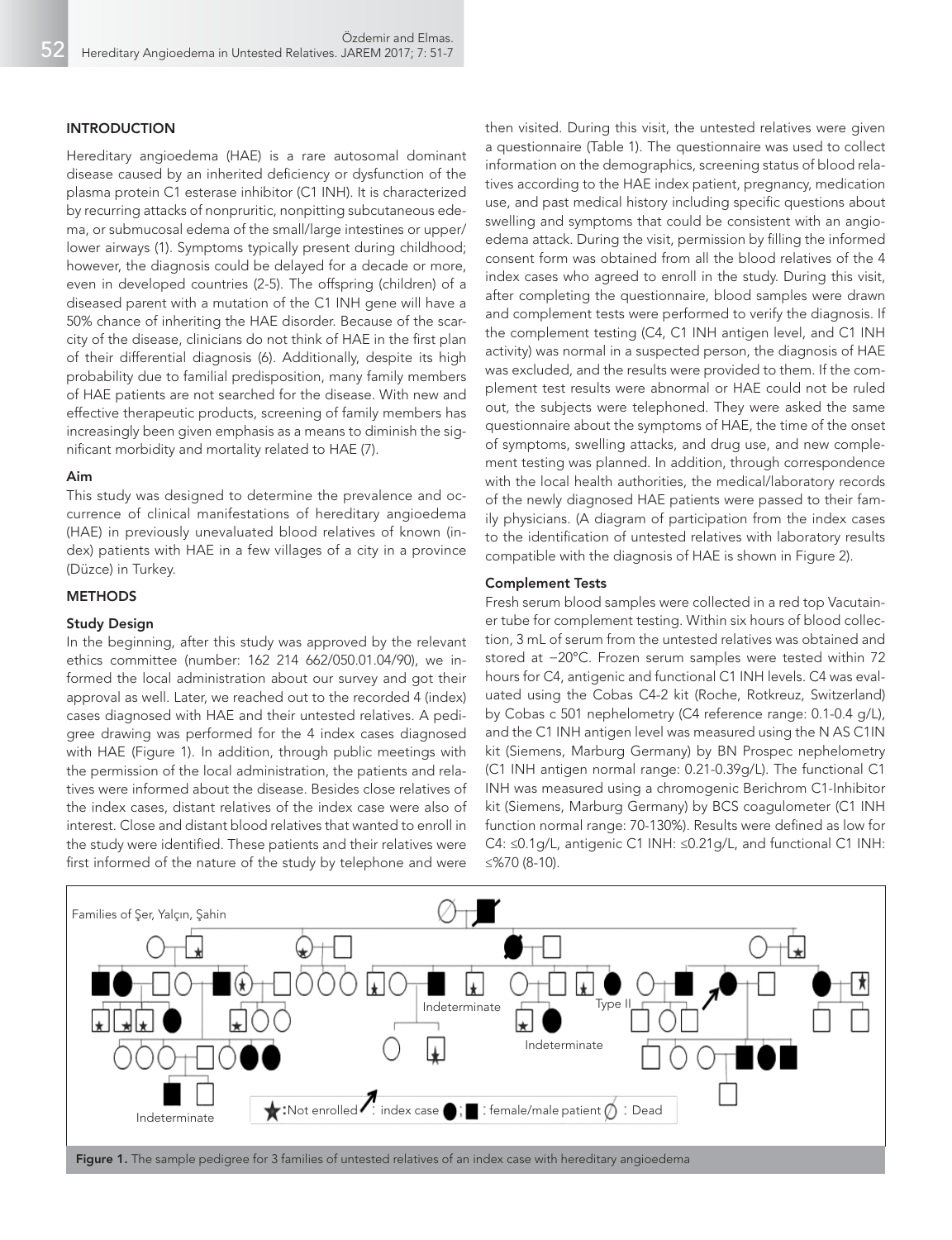

Figure 2. Algorithm of participation from the index cases to the identification of untested blood relatives with laboratory results compatible with the diagnosis of HAE HAE: hereditary angioedema



Figure 3. Distribution of symptoms in newly diagnosed patients in our survey

#### **Questionnaire**

Questions were developed by collaborating with HAE experts to characterize the current state of screened subjects for HAE disorder. Nine questions were categorized into several broad areas, including patient characteristics, burden of disease, and treatment options (Table 1).

# Statistical Analysis

Data from our study group were pooled and presented as descriptive (summary) statistics using the IBM Statistical Package for the Social Sciences 21.0 (IBM Statistics; Armonk, NY, USA) software package program in the form of group means, rates, and proportions.

# RESULTS

#### **Demographics**

One hundred and eighteen blood relative subjects were identified from pedigree charts of 4 index patients with HAE. Nine out of 118 blood relatives of HAE patients had already died. Six of them were diagnosed with HAE before death. From the remaining 109 living relatives, 64 (including 4 index cases) elected to enroll in the study and underwent complement testing. Fortyfive untested blood relatives did not want to enroll in the study. Twenty-nine enrolled blood relatives (29/60: 48.3%) were female, and 31/60 (51.6%) of them were male. The median age of all untested subjects, including the index cases, was 41 (range: 4-75) years (Table 2).

## Prevalence of HAE in Close and Distant Relatives

C1 INH antigen levels were significantly low in 22/60 (36.6%) of the untested blood relatives of 4 index patients. These subjects were thought to have Type 1 HAE disorder. The C1 INH activity was significantly low in just 1/60 (1.6%) untested subject. This one was thought to have Type 2 HAE disease. In the remaining 4 subjects, HAE could not be ruled out during the study due to borderline low complement results. These suspicious results will be repeated in the near future. As a result, of the 60 relatives who enrolled in the study and underwent complement testing, 36.6% of them were found to have laboratory results indicative of Type 1 and 1.6% of them has results indicative of type 2 HAE. The complement tests could not rule out the diagnosis of HAE (indeterminate cases) in 4 patients (4/60: 6.6%). In 33/60 (55%) of the untested blood relatives, the HAE disorder was ruled out (Table 2).

The median age of the 4 patients (indeterminate cases) whose complement tests could not rule out the diagnosis of HAE was 33.5 (range: 4-71) years. The mean C1 INH protein levels of these subjects was detected as 0.17±0.01 g/L (0.20, 0.15, 0.17, and 0.17 g/L). The C1 INH activity and C4 levels were within normal limits. There was not a symptom that might have been related to HAE in the indeterminate cases. This suggests that indeterminate cases/subjects might need some more time to develop symptoms since the median age of the 9 symptomatic patients was 42 years. Complement testing of these patients will be performed again.

According to the index cases, 10/23 newly diagnosed patients (43.5%) were first-degree relatives and 13/23 (56.5%) of them were more distant (second/third degree) relatives. In the 60 subjects who enrolled in our study, 17 of them were first-degree relatives, and the remaining 43 were more distant relatives. The HAE diagnosis rate in the first degree relatives of the index cases was 58.8% (10/17), and it was 30.2% (13/43) in the more distant relatives (Table 2).

# History of Symptoms

Of 23 (22; type 1+1; type 2) newly diagnosed subjects, 9 (39.1%) subjects reported symptoms that may be related to HAE, such as swelling in the face, genitourinary region or extremities, and abdominal pain. These 9 symptomatic patients reported a few swelling episodes per year persisting for a couple of days. The attacks were mostly reported to be triggered by stress and/ or trauma. Most of the 9 patients did not recall the time when the first attack happened. Swelling in extremities was observed in 5 (55.5%) of them, swelling in the face (lip) was reported in 4 (44.4%), swelling in the testis in 1 (11.1%), and abdominal pain was reported in 3 (33.3%) of them (Figure 3). The median age of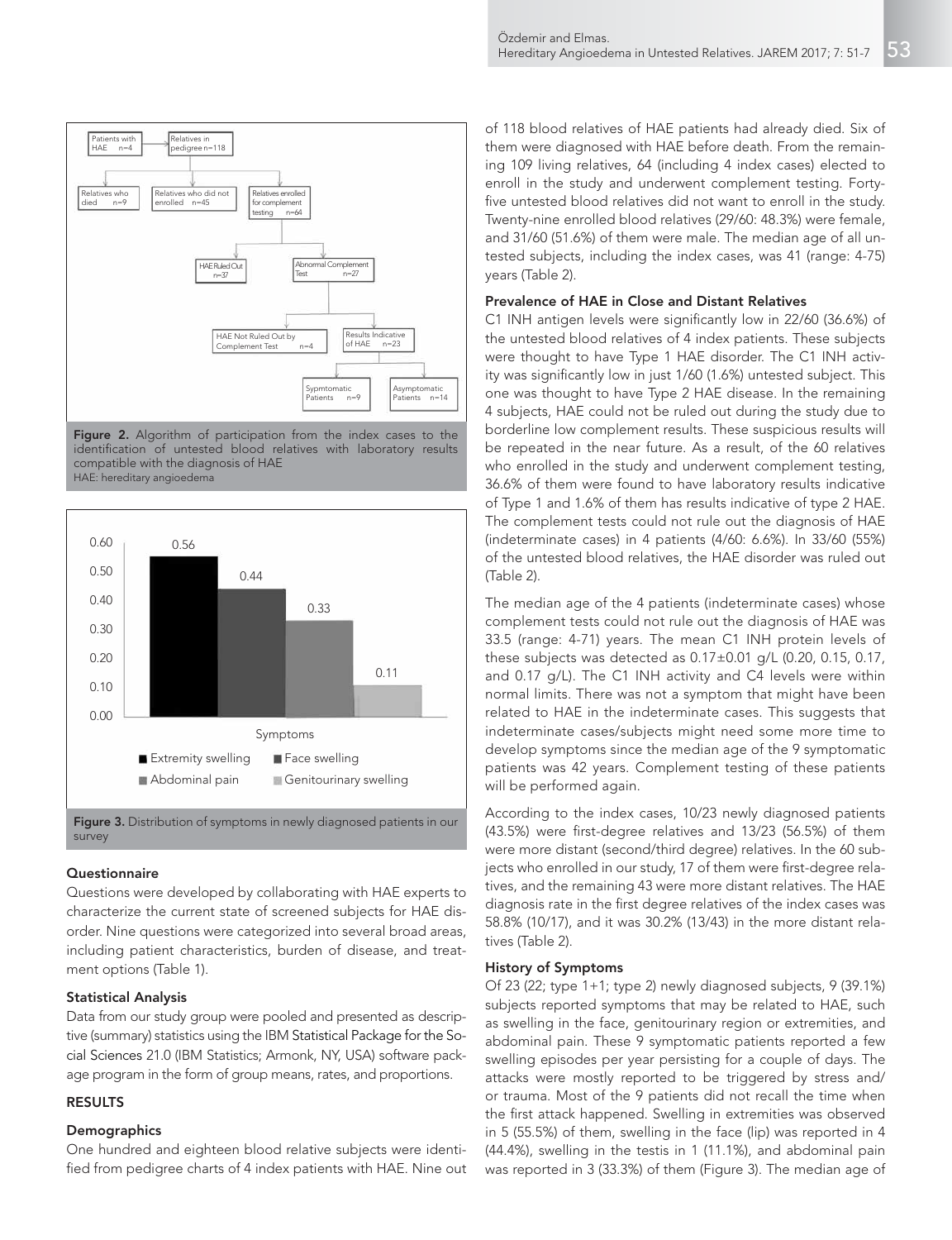| Table 1. The questionnaire of our survey                                                                                          |  |  |  |  |  |  |  |  |  |  |
|-----------------------------------------------------------------------------------------------------------------------------------|--|--|--|--|--|--|--|--|--|--|
|                                                                                                                                   |  |  |  |  |  |  |  |  |  |  |
|                                                                                                                                   |  |  |  |  |  |  |  |  |  |  |
| 1- Are you one of the untested blood relatives of HAE index patients?                                                             |  |  |  |  |  |  |  |  |  |  |
| Yes $( )$                                                                                                                         |  |  |  |  |  |  |  |  |  |  |
| No()                                                                                                                              |  |  |  |  |  |  |  |  |  |  |
| 2- Did you have any hand-arm-foot-eye-lip swelling without urticaria? Swelling: repeated; unknown cause; longer than 24<br>hours? |  |  |  |  |  |  |  |  |  |  |
| Yes $( )$                                                                                                                         |  |  |  |  |  |  |  |  |  |  |
| No()                                                                                                                              |  |  |  |  |  |  |  |  |  |  |
| 3- Did you have any trauma-, stress-triggered or unknown swelling?                                                                |  |  |  |  |  |  |  |  |  |  |
| Yes $( )$                                                                                                                         |  |  |  |  |  |  |  |  |  |  |
| No( )                                                                                                                             |  |  |  |  |  |  |  |  |  |  |
| 4- Have you been referred to any health center with similar complaints?                                                           |  |  |  |  |  |  |  |  |  |  |
| Yes $( )$                                                                                                                         |  |  |  |  |  |  |  |  |  |  |
| No()                                                                                                                              |  |  |  |  |  |  |  |  |  |  |
| 5- Is there any person in the family diagnosed with HAE?                                                                          |  |  |  |  |  |  |  |  |  |  |
| Degree of relationship:<br>Yes $( )$                                                                                              |  |  |  |  |  |  |  |  |  |  |
| No()                                                                                                                              |  |  |  |  |  |  |  |  |  |  |
| 6- Do you have a family member who died from HAE disease and/or complications?                                                    |  |  |  |  |  |  |  |  |  |  |
| Yes $( )$<br>Degree of relationship:                                                                                              |  |  |  |  |  |  |  |  |  |  |
| No()                                                                                                                              |  |  |  |  |  |  |  |  |  |  |
| 7- Do you have another disease (autoimmune, connective tissue disease, vasculitis, etc.)?                                         |  |  |  |  |  |  |  |  |  |  |
| Yes $( )$                                                                                                                         |  |  |  |  |  |  |  |  |  |  |
| No( )                                                                                                                             |  |  |  |  |  |  |  |  |  |  |
| 8- Are you pregnant?                                                                                                              |  |  |  |  |  |  |  |  |  |  |
| Yes $( )$                                                                                                                         |  |  |  |  |  |  |  |  |  |  |
| No( )                                                                                                                             |  |  |  |  |  |  |  |  |  |  |
| 9- Do you use any medications?                                                                                                    |  |  |  |  |  |  |  |  |  |  |
| Yes () (androgens, antifibrinolytic, fresh frozen plasma, etc.)                                                                   |  |  |  |  |  |  |  |  |  |  |
| No( )                                                                                                                             |  |  |  |  |  |  |  |  |  |  |

the 9 symptomatic patients was 42 (range: 25-75) years, whereas the newly diagnosed asymptomatic subjects had a median chronological age of 17 (range: 9-74) years (Table 2).

# **DISCUSSION**

Hereditary angioedema (HAE), caused by C1-INH deficiency, is a rare disease with an estimated frequency of 1:10.000-1:150.000 (11, 12). The clinical features of HAE consist of recurrent episodes of edema, which usually last for 2-5 days. The skin, gastrointestinal tract, and upper airway are most commonly affected in the recurrent edema attacks (13). A diagnosis of HAE should be suspected in any patient with recurrent angioedema attacks on the skin as well as upper airways or abdominal pain.

There have also been recent reports of attacks manifesting as headaches, temporary neurologic deficits, swelling and spasms of the urethra and bladder, joint swelling, chest tightness and pain, and renal colic (14, 15). Laryngeal edema is the most serious complication and can become life threatening, but it is a relatively rare event. Only 0.9% of all edema episodes of HAE disease involved laryngeal edema (16). In this study, symptoms such as swelling in the face, genitourinary region or extremities, and abdominal pain were present in our tested subjects. We found symptoms that might have been related to HAE in 39% of subjects. As mentioned above, the newly described clinical findings, such as headaches, described in the literature and outside the classic findings were not observed. A history of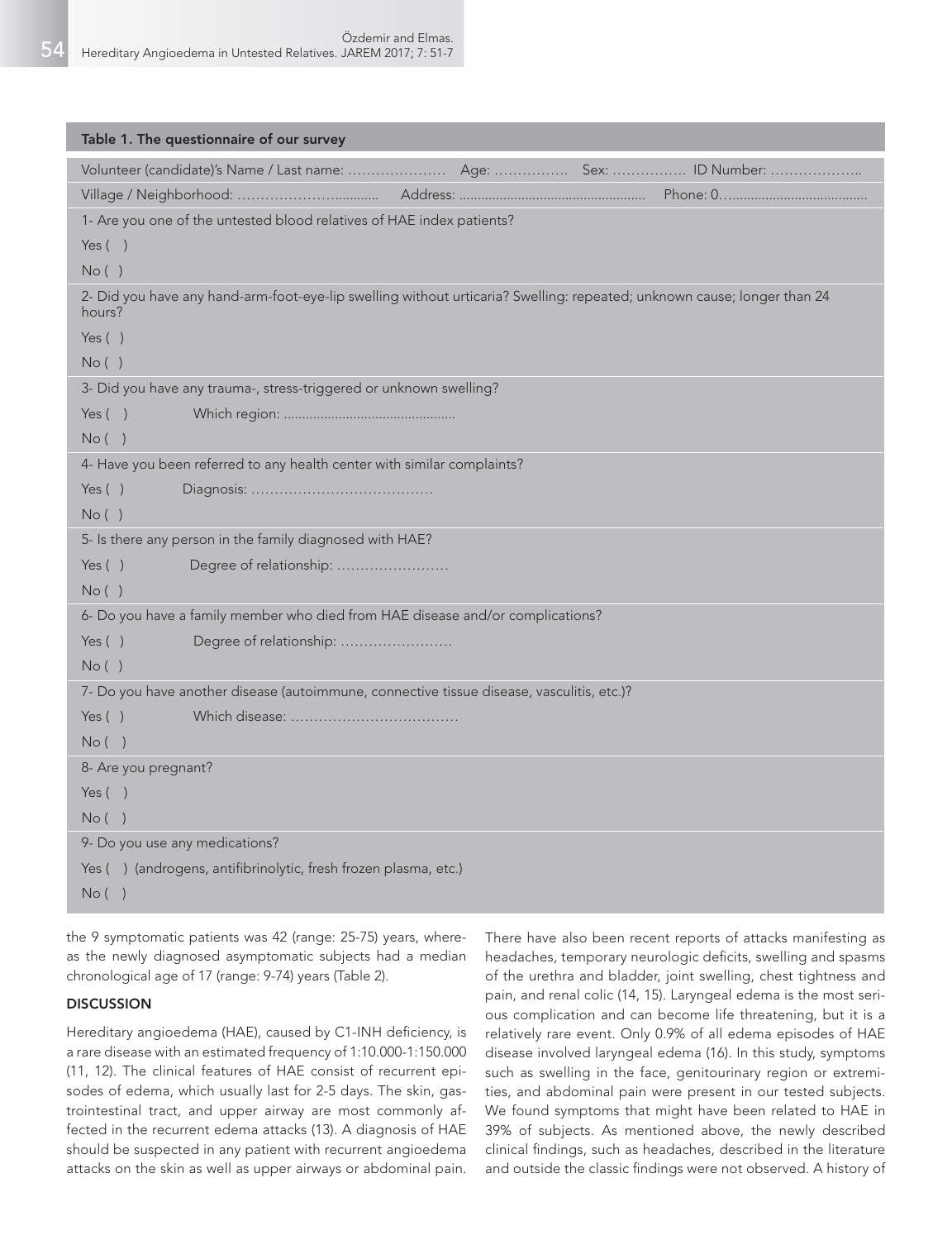|                    |                |                                                                                                            |                         | <b>1980 - Company active district and raperatory</b> imaings or servence antested relatives of three mack patients |                                |                 |                            |                             |  |
|--------------------|----------------|------------------------------------------------------------------------------------------------------------|-------------------------|--------------------------------------------------------------------------------------------------------------------|--------------------------------|-----------------|----------------------------|-----------------------------|--|
| Case               | Age            | Sex                                                                                                        | C <sub>4</sub><br>(g/L) | C1 Esterase<br>Inhibitor Activity (%)                                                                              | C1 Esterase<br>Inhibitor (g/L) | <b>Type</b>     | Relationship<br>of parents | <b>Swelling</b><br>Symptoms |  |
| 1                  | 46             | $\mathsf F$                                                                                                | 0.12                    | 45                                                                                                                 | 0.02                           |                 | Yes                        | Face (lip)- Extremity       |  |
| $\overline{2}$     | 42             | F                                                                                                          | 0.03                    | 34                                                                                                                 | 0.05                           |                 | No                         | Extremity                   |  |
| 3                  | 25             | ${\sf M}$                                                                                                  | 0.06                    | 38                                                                                                                 | 0.12                           |                 | No                         | Face - Abdominal pain       |  |
| 4                  | 51             | F                                                                                                          | 0.40                    | 86                                                                                                                 | 0.13                           |                 | Yes                        | Face (lip)                  |  |
| 5                  | 75             | $\mathsf F$                                                                                                | 0.03                    | 38                                                                                                                 | 0.06                           |                 | No                         | Extremity                   |  |
| 6                  | 41             | M                                                                                                          | 0.12                    | 51                                                                                                                 | 0.09                           |                 | Yes                        | Abdominal pain              |  |
| $\overline{7}$     | 41             | M                                                                                                          | 0.07                    | 32                                                                                                                 | 0.05                           |                 | Yes                        | Extremity-Abdominal pain    |  |
| $\,8\,$            | 55             | M                                                                                                          | 0.07                    | 34                                                                                                                 | 0.08                           | I               | No                         | Genitourinary- Extremity    |  |
| 9                  | 32             | $\mathsf{M}% _{T}=\mathsf{M}_{T}\!\left( a,b\right) ,\ \mathsf{M}_{T}=\mathsf{M}_{T}\!\left( a,b\right) ,$ | 0.37                    | 99                                                                                                                 | 0.17                           |                 | No                         | Face (lip)                  |  |
| 10                 | 18             | F                                                                                                          | 0.05                    | 38                                                                                                                 | 0.06                           |                 | No                         | No                          |  |
| 11                 | 58             | F                                                                                                          | 0.23                    | 60                                                                                                                 | 0.33                           | $\vert\vert$    | No                         | No                          |  |
| 12                 | 74             | M                                                                                                          | 0.11                    | 35                                                                                                                 | 0.08                           | I               | <b>No</b>                  | No                          |  |
| 13                 | 26             | F                                                                                                          | 0.06                    | 41                                                                                                                 | 0.07                           |                 | No                         | No                          |  |
| 14                 | 9              | M                                                                                                          | 0.10                    | 37                                                                                                                 | 0.16                           |                 | No                         | No                          |  |
| 15                 | 14             | F                                                                                                          | 0.07                    | 46                                                                                                                 | 0.09                           |                 | No                         | No                          |  |
| 16                 | 13             | M                                                                                                          | 0.07                    | 40                                                                                                                 | 0.08                           |                 | No                         | No                          |  |
| 17                 | 13             | F                                                                                                          | 0.06                    | 43                                                                                                                 | 0.09                           | I               | No                         | No                          |  |
| 18                 | 16             | F                                                                                                          | 0.06                    | 34                                                                                                                 | 0.08                           |                 | <b>No</b>                  | No                          |  |
| 19                 | 11             | F                                                                                                          | 0.12                    | 45                                                                                                                 | 0.09                           |                 | No                         | No                          |  |
| 20                 | 52             | $\mathsf{M}% _{T}=\mathsf{M}_{T}\!\left( a,b\right) ,\ \mathsf{M}_{T}=\mathsf{M}_{T}\!\left( a,b\right) ,$ | 0.10                    | 44                                                                                                                 | 0.09                           |                 | No                         | No                          |  |
| 21                 | 10             | M                                                                                                          | 0.09                    | 44                                                                                                                 | 0.10                           |                 | No                         | No                          |  |
| 22                 | 46             | $\mathsf{M}% _{T}=\mathsf{M}_{T}\!\left( a,b\right) ,\ \mathsf{M}_{T}=\mathsf{M}_{T}\!\left( a,b\right) ,$ | 0.05                    | 37                                                                                                                 | 0.05                           |                 | Yes                        | No                          |  |
| 23                 | 42             | F                                                                                                          | 0.09                    | 36                                                                                                                 | 0.06                           |                 | No                         | No                          |  |
| 24                 | 51             | $\mathsf{M}% _{T}=\mathsf{M}_{T}\!\left( a,b\right) ,\ \mathsf{M}_{T}=\mathsf{M}_{T}\!\left( a,b\right) ,$ | 0.20                    | 78                                                                                                                 | 0.21                           | Indeterminate   | Yes                        | No                          |  |
| 25                 | 71             | M                                                                                                          | 0.25                    | 85                                                                                                                 | 0.15                           | Indeterminate   | No                         | No                          |  |
| $26\,$             | $\overline{4}$ | M                                                                                                          | 0.21                    | 92                                                                                                                 | 0.17                           | Indeterminate   | Yes                        | No                          |  |
| 27                 | 16             | F                                                                                                          | 0.23                    | 87                                                                                                                 | 0.17                           | Indeterminate   | No                         | No                          |  |
| 28                 | 42             | F                                                                                                          | 0.10                    | 39                                                                                                                 | 0.06                           | I (Index case)  | No                         | Extremity                   |  |
| 29                 | 41             | F                                                                                                          | 0.15                    | 31                                                                                                                 | 0.31                           | II (Index case) | No                         | Extremity                   |  |
| 30                 | 46             | F                                                                                                          | 0.03                    | 21                                                                                                                 | 0.05                           | I (Index case)  | No                         | Extremity- Face (eye, lip)  |  |
| 31                 | 25             | F                                                                                                          | 0.26                    | 81                                                                                                                 | 0.19                           | I (Index case)  | No                         | Face (lip)                  |  |
| F: female: M: male |                |                                                                                                            |                         |                                                                                                                    |                                |                 |                            |                             |  |

Table 2. Clinical, demographic and laboratory findings of screened untested relatives of HAE index patients

F: female; M: male

laryngeal edema development was not reported in our newly diagnosed patients. Symptoms appeared at an advanced age (median: 42 years) in our study population.

Although HAE is an autosomal dominant disorder, approximately 25% of disorders inherited in this manner may represent de novo mutations (17). HAE is a genetically heterogeneous disease, with more than 100 C1 INH gene mutations described

to date spanning all the exons and exon/intron boundaries (18). However, genetic testing is rarely necessary, and, in fact, a negative test result cannot be used to exclude the diagnosis because new mutations that have not been previously identified are possible. In addition, a positive test result is consistent with the diagnosis but cannot be used to predict the natural history of the disease because the same genotypes present with various phenotypes (19). Laboratory testing (complement test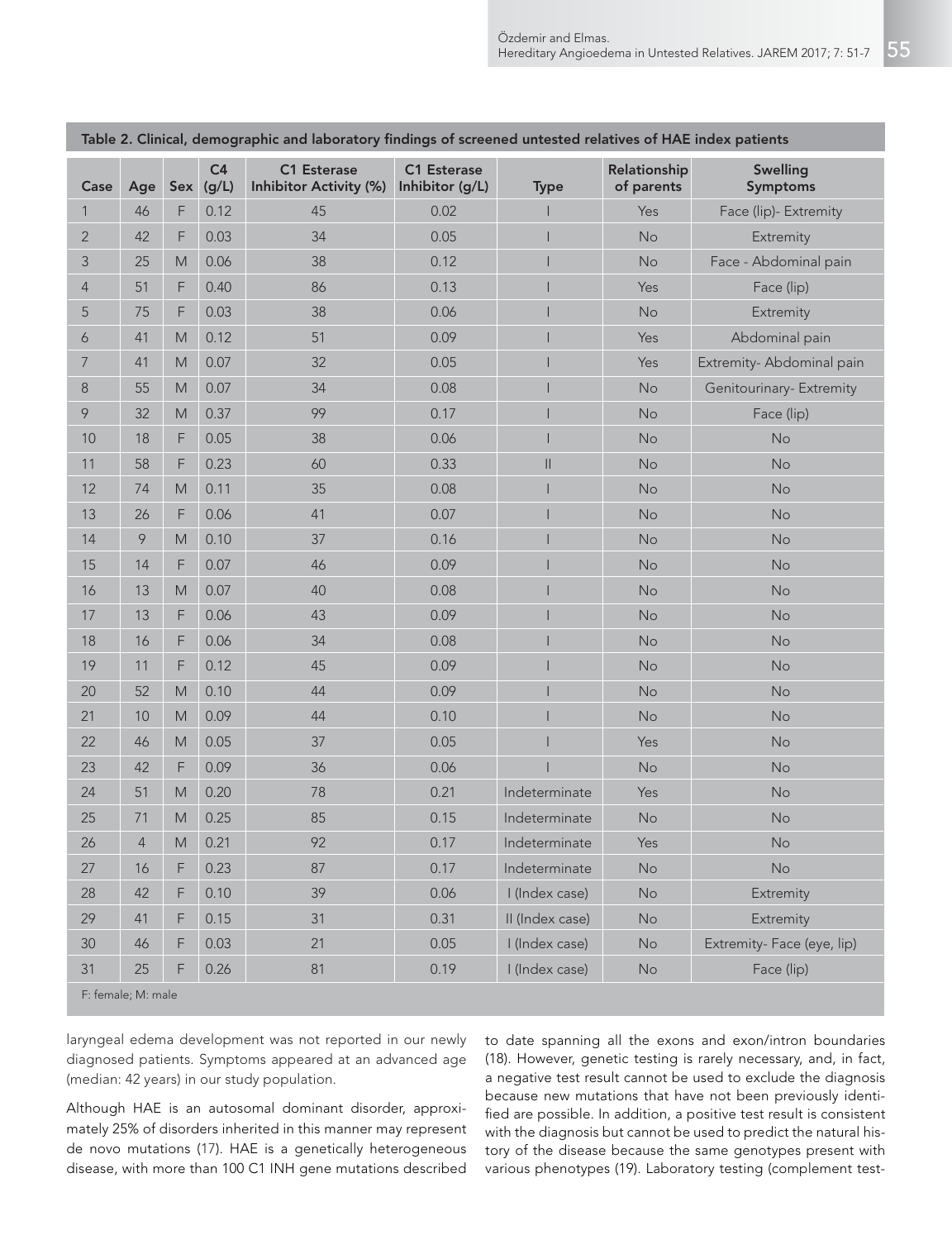ing: C4, C1 INH activity, and C1 INH antigen level) is needed to confirm or rule out the diagnosis of HAE (11, 20). Even if a patient does not exhibit HAE symptoms, a confirmed diagnosis will allow them to prepare for the possibility of a future attack. The early diagnosis will also provide patients with the necessary education and knowledge to manage the HAE disorder during their daily life, including identification and avoidance of triggers and how to properly react to lethal complications, such as an airway obstruction (19). In this study, 14/23 (61%) of the newly diagnosed subjects did not have any symptoms/signs suggestive of HAE in their past medical history until our survey. Proving their diagnosis of HAE during our study will let unscreened blood relatives be aware of the disease and prepare for a possible HAE attack in the future.

Hereditary angioedema is caused by mutations in the C1-INH gene that result in reduced C1-INH antigen levels (type I) or dysfunction (type II) of the C1-INH protein (21). Unique among the inherited deficiencies of the complement system, HAE types I and II are inherited as an autosomal dominant disorder, with equal occurrence in men and women. Low levels of the C1 INH protein and decreased function of the protein distinguish type I HAE, which accounts for approximately 80% to 85% of all HAE cases. Type II HAE, which occurs in 15% to 20% of patients, results from decreased functional activity of the C1 INH gene but with a normal C1 INH protein level in the serum (22, 23). Recently, a new subtype of HAE, type III, has been described in the literature (19, 24). Type III HAE was out of the scope of this study. In this study, 22 out of 23 (95.6%) patients diagnosed by the complement tests had type 1 HAE disorder, and 1/23 (4.3%) of the patients was diagnosed as type 2 HAE. This is consistent with the literature.

Because of the rarity of HAE disease and the fact that its symptoms overlap with those of other forms of angioedema and, in cases of abdominal attack, it can appear to be a surgical emergency, it is frequently misdiagnosed. Consequently, HAE patients may experience considerable delays in diagnosis (5, 25, 26). Without an accurate diagnosis, HAE patients may not receive an appropriate treatment that can effectively manage their attacks. Inappropriate treatment could result in higher morbidity and mortality, adverse events, and unnecessary surgical interventions (27, 28). Especially, delayed treatment of laryngeal swelling can cause death (11, 13). Zanichelli et al. (28) reported that the median age of the first symptoms was 12.0 years, and the corresponding median age at diagnosis was 24.3 years (29). In our survey, the median age at diagnosis of untested blood relatives was too late (41 years). The median age at diagnosis was 42 years in symptomatic patients, and 17 years in asymptomatic patients.

Although HAE is inherited as an autosomal dominant disorder, it is known that testing family members and close/distant relatives for the disorder is not common practice worldwide. It is prudent to test family members or relatives of affected individuals to ensure appropriate education and treatment of HAE. This will decrease the time from the initial symptoms to diagnosis. Screening family members/ blood relatives for HAE may also be cost-effective by decreasing the number of physicians seen and the number of unnecessary tests and procedures ordered. Detecting the median age at diagnosis as 42 years in this study proves that screening/testing family members and close/distant blood relatives of these index patients for the HAE disorder must be a common practice. Ten out of 23 newly diagnosed patients (44%) were first-degree relatives of the index cases and 13/23 (57%) of them were more distant relatives. Of the subjects who enrolled in the study, 17 of them were first-degree relatives and 43 tested subjects were more distant relatives. The HAE diagnosis rate in first degree relatives was 59% (10/17), and it was at 30% (13/43) in the more distant (second and third degree) relatives (Table 2).

# **CONCLUSION**

This study shows us that screening untested close and distant family members for the HAE disorder is very prudent and should be done. Validating their diagnosis of HAE will let the untested relative subjects be aware of the disorder earlier in life and prepare for a possible HAE attack in the near future.

#### Key Messages

HAE is a rare otosomal dominant disease caused by an inherited deficiency or dysfunction of the plasma protein C1 INH.

Despite its high probability of familial predisposition, many family members of HAE patients are not usually searched for the disease.

With new and effective therapeutic products, screening of family members has increasingly been given emphasis as a means to diminish the significant morbidity and mortality related to HAE.

Inappropriate treatment could result in higher morbidity and mortality, adverse events, and unnecessary surgical interventions. Especially, delayed treatment of laryngeal swelling can cause death.

Ethics Committee Approval: Ethics committee approval was received for this study from the ethics committee of Sakarya University.

Informed Consent: Written informed consent was obtained from patients and patients' parents who participated in this study.

Peer-review: Externally peer-reviewed.

Author Contributions: Concept - Ö.Ö., B.E.; Design - Ö.Ö., B.E.; Supervision - Ö.Ö., B.E.; Resources - Ö.Ö., B.E.; Materials - Ö.Ö., B.E.; Data Collection and/or Processing - Ö.Ö., B.E.; Analysis and/or Interpretation - Ö.Ö., B.E.; Literature Search - Ö.Ö., B.E.; Writing Manuscript - Ö.Ö., B.E.; Critical Review - Ö.Ö., B.E.

Conflict of Interest: No conflict of interest was declared by the authors.

Financial Disclosure: This study was supported by Centurion Pharma, İstanbul, Turkey.

Etik Komite Onayı: Bu çalışma için etik komite onayı Sakarya Üniversitesi'den alınmıştır.

Hasta Onamı: Yazılı hasta onamı bu çalışmaya katılan hastalardan ve hastanın ailesinden alınmıştır.

Hakem Değerlendirmesi: Dış bağımsız.

Yazar Katkıları: Fikir - Ö.Ö., B.E.; Tasarım - Ö.Ö., B.E.; Denetleme - Ö.Ö., B.E.; Kaynaklar - Ö.Ö., B.E.; Malzemeler - Ö.Ö., B.E.; Veri Toplanması ve/ veya İşlemesi - Ö.Ö., B.E.; Analiz ve/veya Yorum - Ö.Ö., B.E.; Literatür Taraması - Ö.Ö., B.E.; Yazıyı Yazan - Ö.Ö., B.E.; Eleştirel İnceleme - Ö.Ö., B.E.